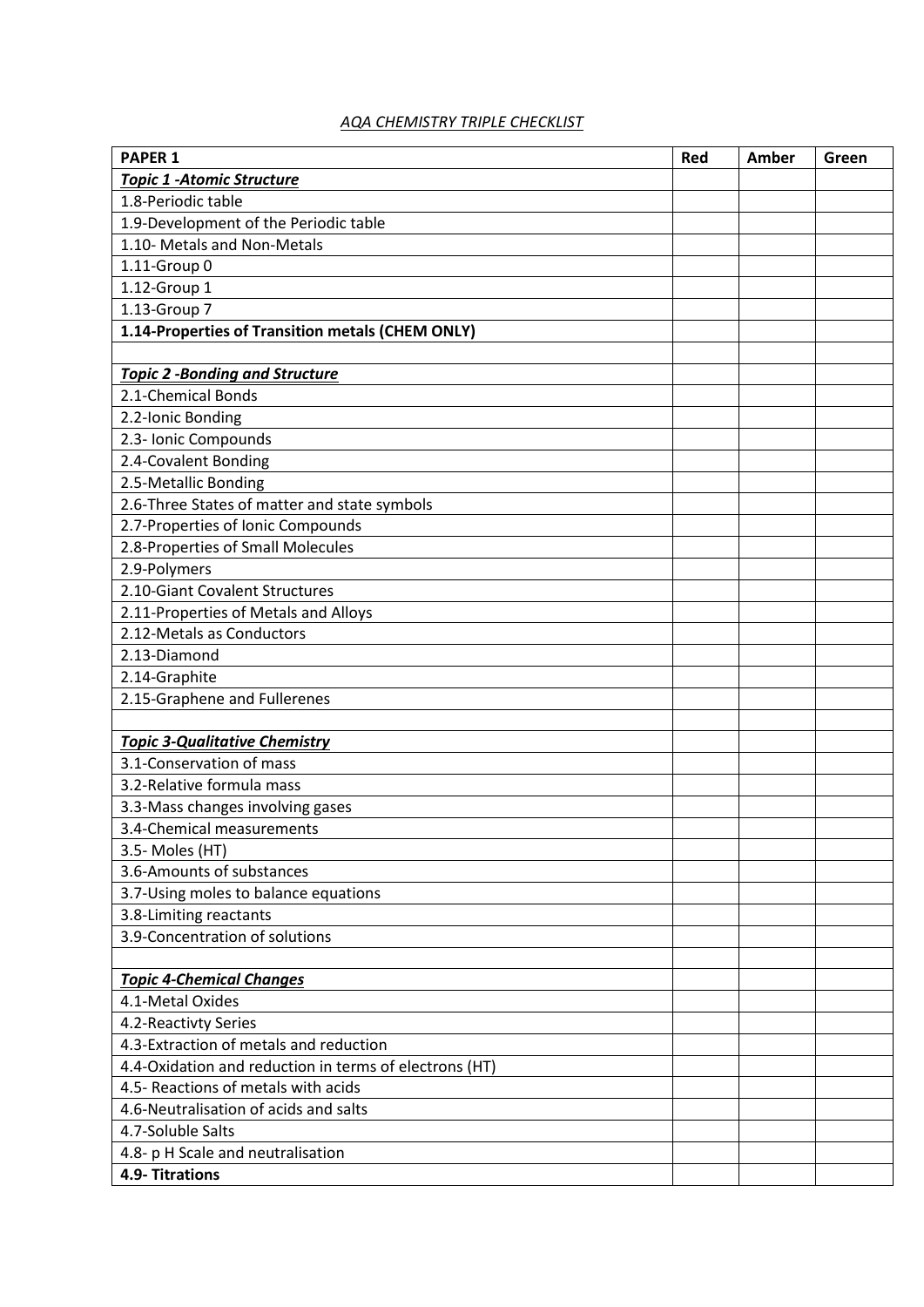|                                                          | <b>RED</b> | AMBER | <b>GREEN</b> |
|----------------------------------------------------------|------------|-------|--------------|
| 4.10- Strong and weak acids (HT)                         |            |       |              |
| 4.11-Electrolysis                                        |            |       |              |
| 4.12-Electrolysis of molten ionic compounds              |            |       |              |
| 4.13-Using electrolysis to extract metals                |            |       |              |
| 4.14- Electrolysis of aqueous solutions                  |            |       |              |
| 4.15-Half equations (HT)                                 |            |       |              |
| REQUIRED PRACTICAL: TITRATION AND CALCULATIONS           |            |       |              |
| <b>REQUIRED PRACTICAL: MAKING A SALT</b>                 |            |       |              |
|                                                          |            |       |              |
| <b>Topic 5-Energy Changes</b>                            |            |       |              |
| 5.1-Exo and Endo reactions                               |            |       |              |
| 5.2-Reaction Profiles                                    |            |       |              |
| 5.3- Energy changes in reactions (HT)                    |            |       |              |
| <b>REQUIRED PRACTICAL: ENERGY CHANGES</b>                |            |       |              |
|                                                          |            |       |              |
| <b>PAPER 2</b>                                           |            |       |              |
|                                                          |            |       |              |
| <b>Topic 6-Rates of Reaction</b>                         |            |       |              |
| 6.1-Calculating rates of reaction                        |            |       |              |
| 6.2- Factors which effect the rate of reaction           |            |       |              |
| 6.3- Collision theory and activation energy              |            |       |              |
| 6.4- Catalysts                                           |            |       |              |
| 6.5- Reversible reactions                                |            |       |              |
| 6.6- Energy changes and reversible reactions             |            |       |              |
| 6.7-Equilibrium                                          |            |       |              |
| 6.8-The effect of changes conditions on equilibrium (HT) |            |       |              |
| 6.9-The effect of changing concentration (HT)            |            |       |              |
| 6.10-The effect of changing temperature (HT)             |            |       |              |
| 6.11-The effect of changing pressure (HT)                |            |       |              |
| <b>REQUIRED PRACTICAL: DISAPPEARING CROSS</b>            |            |       |              |
|                                                          |            |       |              |
| <b>Topic 7-Organic Chemistry</b>                         |            |       |              |
| 7.1-Crude Oil, hydrocarbons and alkanes                  |            |       |              |
| 7.2-Fractional distillation and petrochemicals           |            |       |              |
| 7.3- Properties of hydrocarbons                          |            |       |              |
| 7.4-Cracking and alkenes                                 |            |       |              |
|                                                          |            |       |              |
| <b>Topic 8- Chemical Analysis</b>                        |            |       |              |
| 8.5-Flame tests                                          |            |       |              |
| 8.6-Metal Hydroxides                                     |            |       |              |
| 8.7- Carbonates                                          |            |       |              |
| 8.8- Halides                                             |            |       |              |
| 8.9-Sulfates                                             |            |       |              |
| 8.10-Instrumental Methods                                |            |       |              |
| 8.11- Flame emission spectroscopy                        |            |       |              |
| REQUIRED PRACTICAL: ION TESTS FLAME TESTS TO SULFATES    |            |       |              |
|                                                          |            |       |              |
|                                                          |            |       |              |
|                                                          |            |       |              |